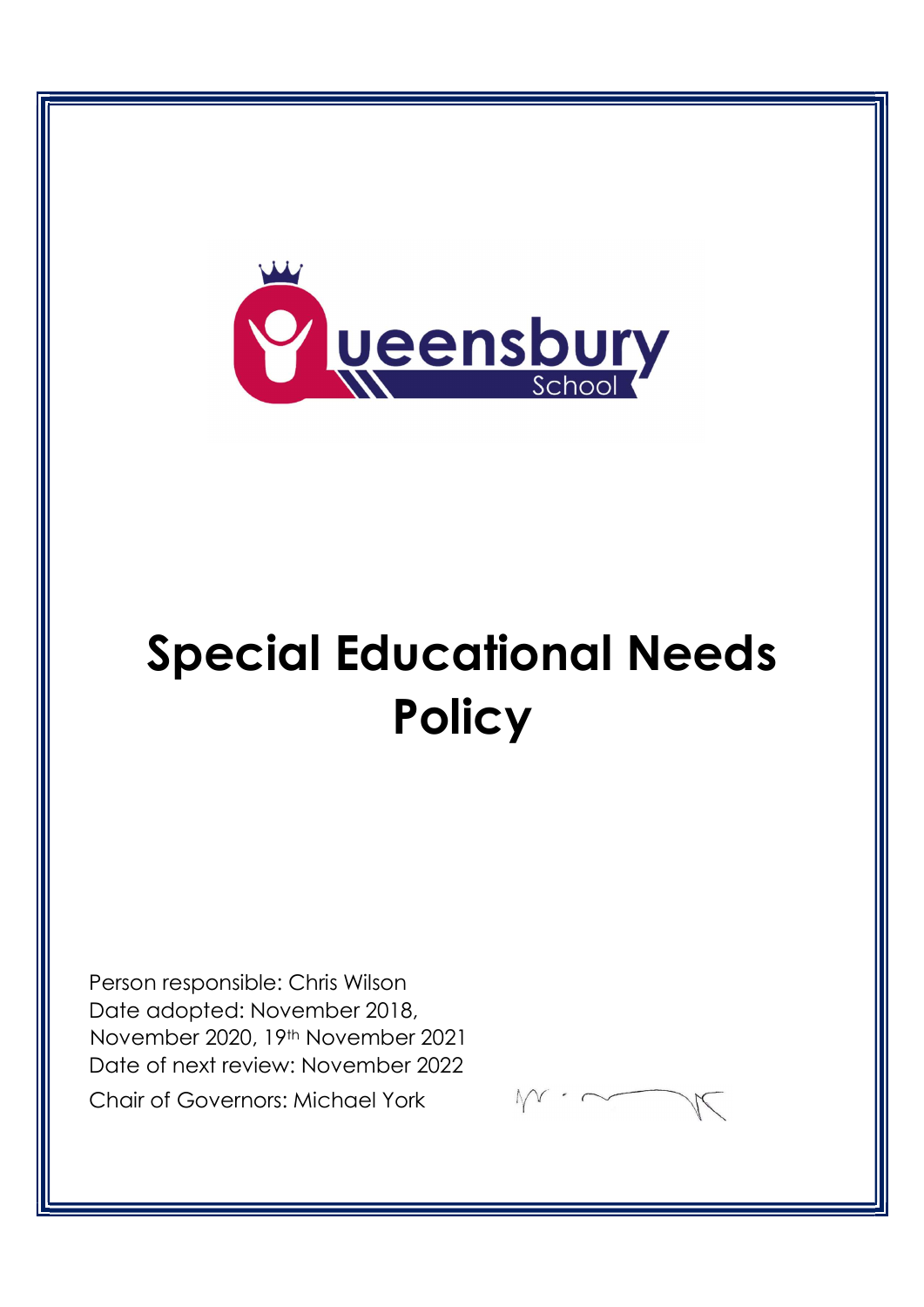# Queensbury School

# Special Educational Needs Policy

#### Our Mission Statement and School Vision

'At Queensbury School we work closely together to create a safe, stable, happy, hard working community where everyone matters and diversity is embraced with tolerance and respect. Students are supported to reach their goals and develop the skills of independence to become motivated and confident citizens.'

#### Introduction

Queensbury School is a Secondary Special School situated in the North of Birmingham. We cater for up to 250 students aged between 11 – 19 years, who have Cognition and Learning difficulties. Many of our students have additional complex needs including communication difficulties and autism.

Upon entry to Queensbury, all students have a Statement of Special Educational Needs or an Education Health and Care Plan. The special educational needs of each student are identified as part of this assessment. As are the details of the provision required to fully meet the needs of each student.

We recognise that each of our young people have a variety of complex Special Needs and we believe they are effectively supported by bespoke interventions, in order to support them in achieving their full potential. We have a highly skilled, enthusiastic and committed Staff team who work with our students and their families. The teaching methods and strategies we use aim to address our students' individual needs and abilities and ensure both personal development and academic progress. As a school we are committed to ensuring that all students at Queensbury are safe and receive the education they deserve.

To enable us to achieve our mission Statement, Queensbury is committed to supporting British Values of tolerance and respect of people's life styles, life choices, abilities, disabilities, religions and cultures within the boundaries of British Law.

The Governing Body of Queensbury is committed to ensuring that the necessary provision is made for every student that has special educational needs.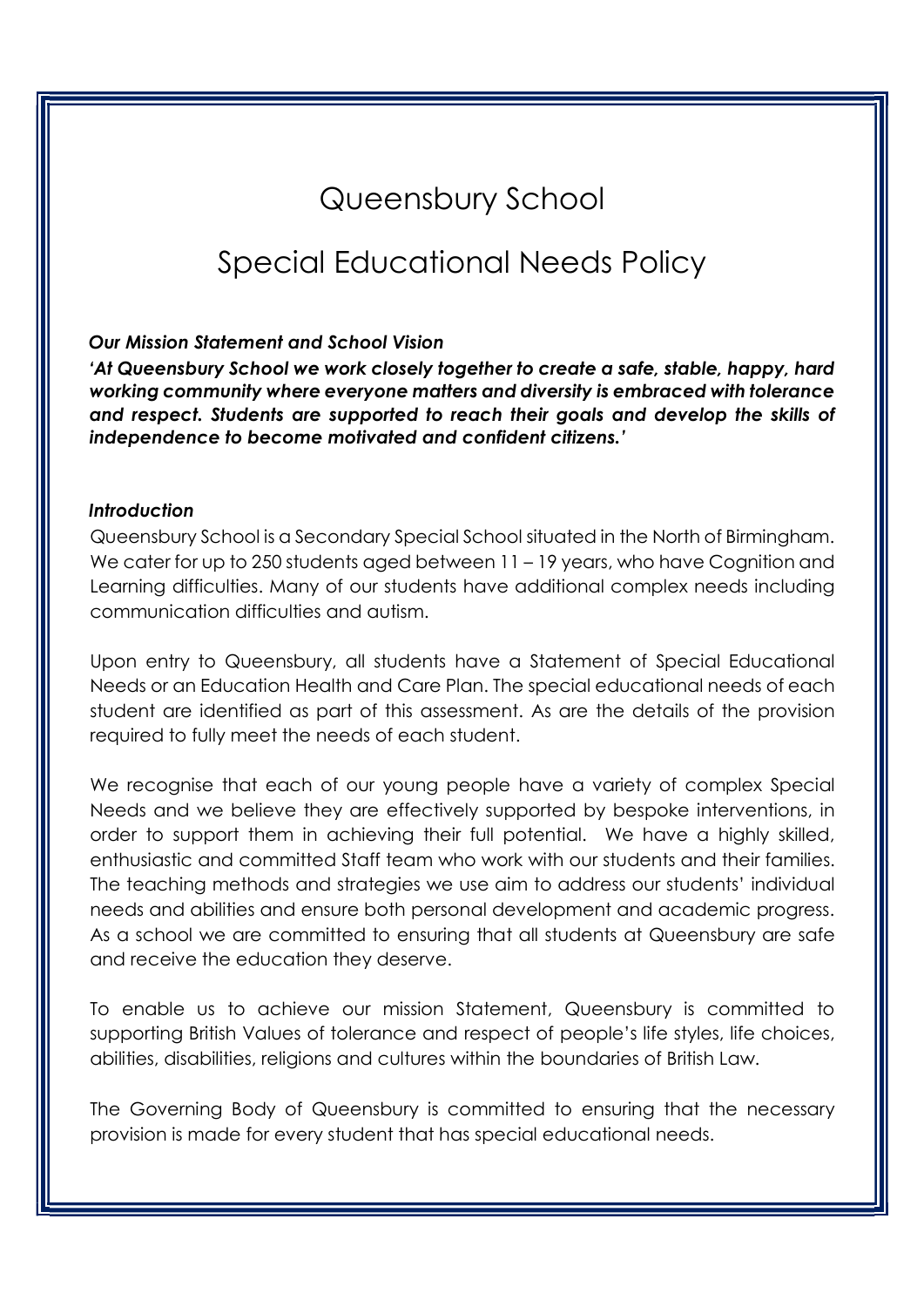# Aims and Objectives

The overall aim of this policy is to improve the outcomes for all students with Special Educational Needs. The objectives of our special needs provision are:

- To ensure students have access to a broad, balanced curriculum appropriate to their individual needs and to achieve their full potential.
- To promote education in a safe and secure environment within a happy atmosphere where children can learn effectively, improve their confidence, build their self-esteem and develop their independence as individuals within the community.
- To ensure that all students with SEN are accurately assessed and that their needs are reflected in the objectives and outcomes of their EHC Plan.
- To enable students to take increasing responsibility for their own learning.
- To ensure students experience rates of progress that bring feelings of success and achievement appropriate to their levels of attainment and understanding.
- To actively seek ways of helping and involving parents/carers in the care, development and education of their child.
- To ensure parents/carers are kept fully informed and are engaged in effective communication about their child's SEN.
- To make clear the expectations, duties and responsibilities of all Staff in relation to the provision of education for SEN students.
- To support the continued professional development aspirations of all Staff in relation to SEN training.
- To extend our services to mainstream schools, adopting the principle of inclusion as a two way process.
- To enable successful transition for students beyond their life at Queensbury School.

# Roles and Responsibilities

At Queensbury School, the educational provision for students with special educational needs is the responsibility of all members of Staff. The Senior Leadership Team, under the leadership of the Executive Head Teacher is responsible for the day-to-day implementation of the Special Educational Needs Policy and provision and the key responsibilities laid out in the Code of Practice.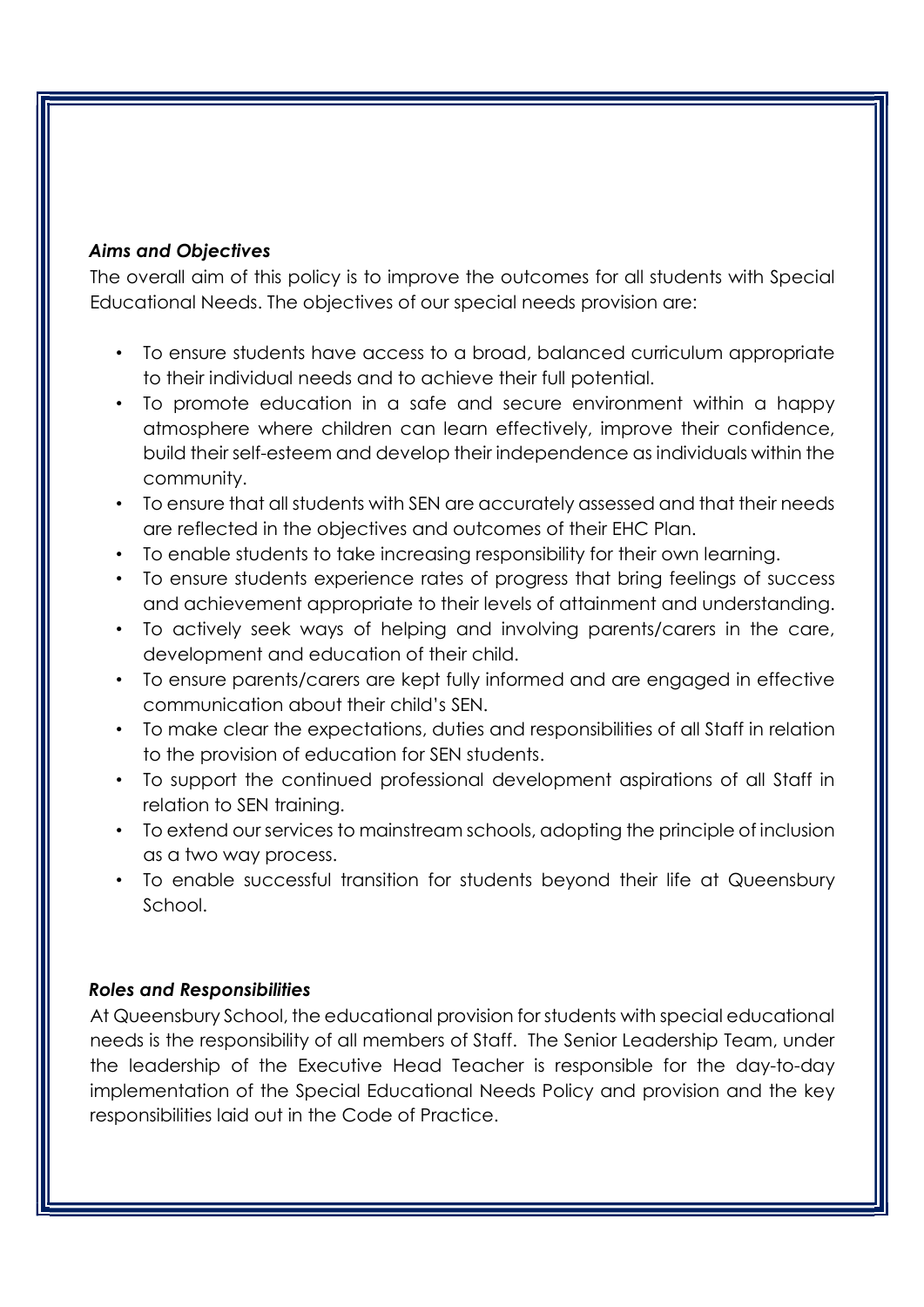The Governing Body aims to secure the appropriate provision for any identified student with special educational needs. The Governors ensure all teachers and support staff are fully aware of their responsibilities towards students with SEN.

- Through the Admissions Policy, the Governing Body ensures that students with SEN are not discriminated against and that there is an Accessibility Policy and Plan in place for improving access to the school and its' facilities.
- The Governing Body ensures that a complementary and consistent Disability Equality Policy is in place which reflects the legal duty of the Governing Body to promote equality of opportunity between disabled and other people.
- The Governing Body shall receive regular reports from the Executive Head Teacher, on the practical implementation of this policy, highlighting any issues of concern and follow up actions.
- The Head of School is responsible for ensuring the curriculum provision across the school meets the needs of all students and that staff have the appropriate training in specific areas of SEN.
- Senior and Middle Leaders who complete the performance management of teachers are responsible for the development of teachers' skills in teaching all students in their classes with the aim of teachers becoming outstanding teachers.
- Associate Head of Schools in charge of each Key stage are responsible for ensuring provision across their Key stage is suitable for students with additional SEN.
- Heads of Faculty are responsible for ensuring that the curricula and resources within their Faculty meet the needs of all students and approaches to teaching within their Faculty help remove barriers to learning for all students.
- The Governors should ensure they are knowledgeable about the School's SEN provision and that there is full Governing Body involvement in the future development and monitoring of this policy.

# Inclusion and Equal Opportunities

The Governing Body and the Leadership Team will set a clear ethos, which is underpinned by Queensbury's Mission Statement and reflects the School's commitment to Special Educational Needs (SEN) provision.